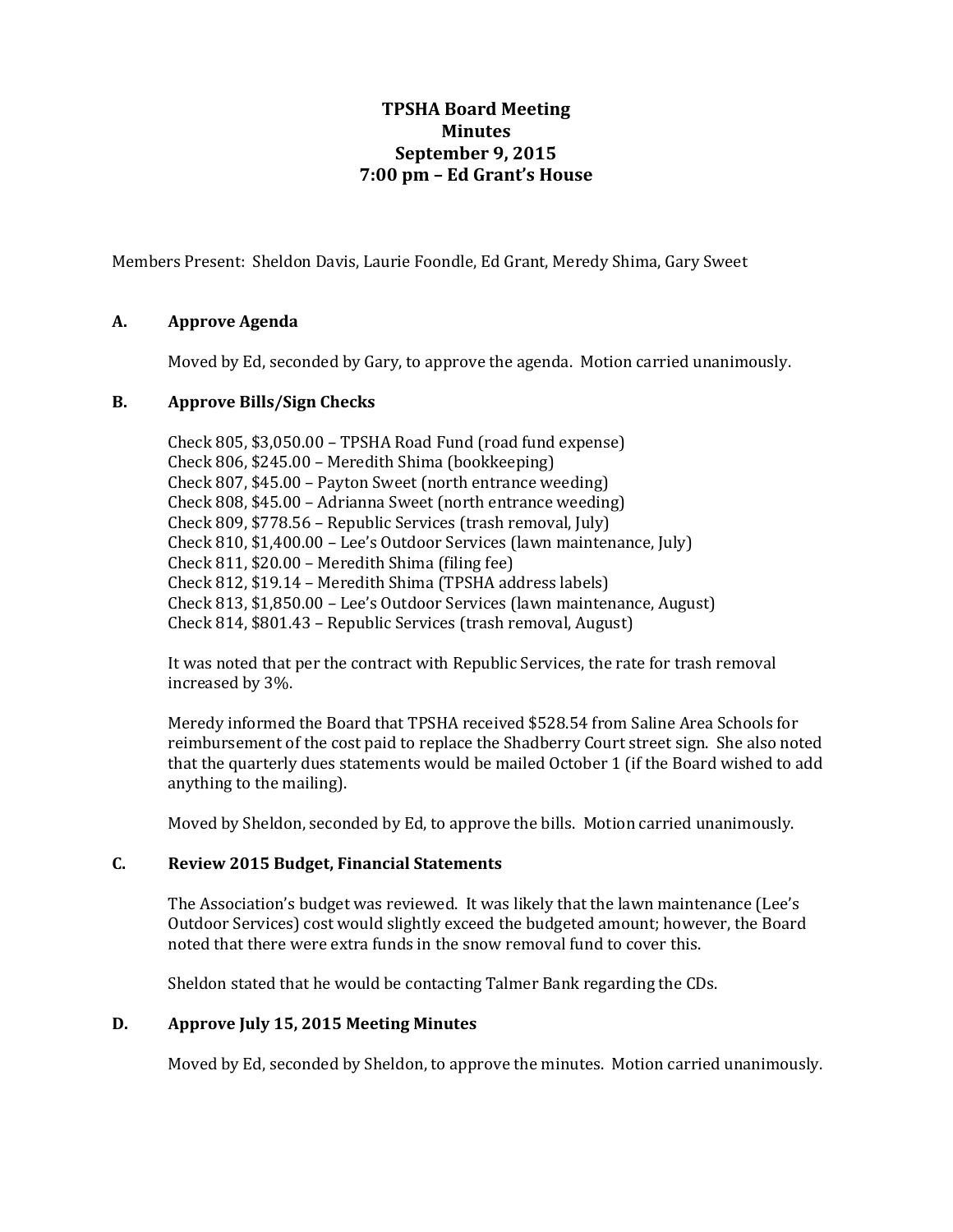#### **E. Old Business**

#### a. Delinquent Homeowners – Status

Sheldon said one homeowner was delinquent in paying the most recent dues and that he would contact them.

#### **F. New Business**

a. Snow Removal

The Snow Removal Survey forms regarding how to handle future snow removal, which were due July 31, were tallied, with results as follows:

21 votes – Option 1 (remove driveways from snow removal contract/plow roads only)

26 votes – Option 2 (leave as is) for handling future snow removal

Gary expressed his disappointment in the outcome of the vote. He believed the result was short-sighted in light of the vision the Board wanted to accomplish for the neighborhood and for future budgeting. He was concerned that keeping the current snow removal option would continue to place the Board in the position of over-budgeting for snow removal, thereby creating surpluses that could exceed \$30,000. He thought it was inappropriate for the Board to operate with such large surpluses.

The Board discussed potential snow removal surpluses and the possibility of using future surpluses to create a capital improvements line item in the budget. Concern was expressed that a capital improvements fund might allow future Boards to use the funds to undertake a capital project(s) without neighborhood input and/or approval.

Ed stated that he would be discussing the snow removal contract for the upcoming season with Margolis Nursery and would inform the Board of the outcome.

b. Bookkeeper Position and Compensation

Gary stated that Kathryn Welch had expressed interest in the bookkeeper position to replace Meredy, who would be stepping down at the end of the year; however, the issue of compensation was raised. The Board discussed compensation for this position, agreeing that it should remain as is (reimbursement of annual dues). Gary noted that Laurie had voiced her willingness to take over the position with the current compensation. The Board agreed that Kathryn should be given first opportunity to accept the position as is and, if she declined, then Laurie would assume the bookkeeping position beginning January 2016.

c. Budget 2016 – Early Glance/Planning

Sheldon stated that he would prepare a draft 2016 budget for Board review.